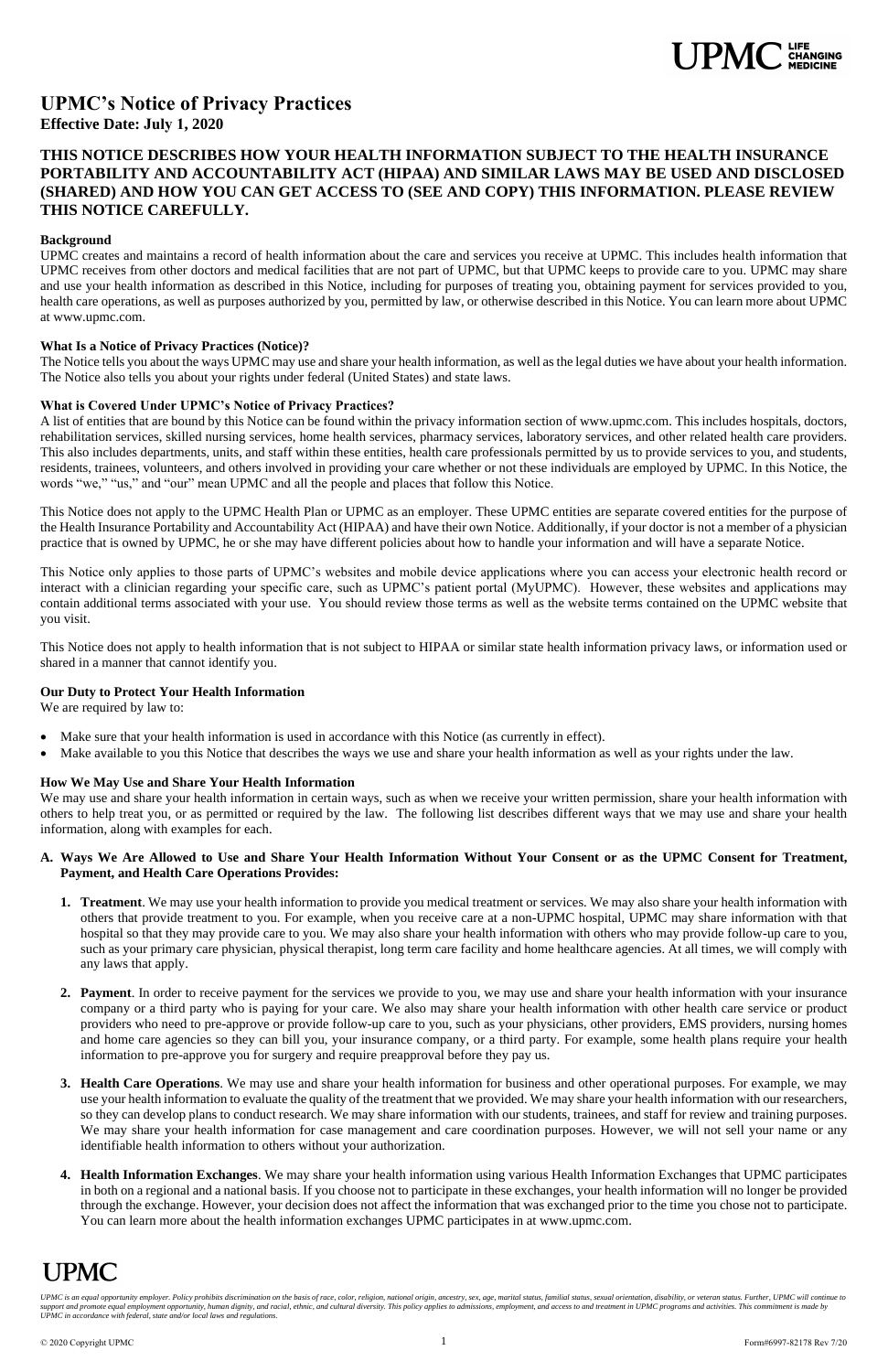UPMC is an equal opportunity employer. Policy prohibits discrimination on the basis of race, color, religion, national origin, ancestry, sex, age, marital status, familial status, sexual orientation, disability, or veteran t and promote equal employment opportunity, human dignity, and racial, ethnic, and cultural diversity. This policy applies to admissions, employment, and access to and treatment in UPMC programs and activities. This commit *UPMC in accordance with federal, state and/or local laws and regulations.*



- **5. Business Associates**. We may share your health information with others called "business associates," who perform services on our behalf. The Business Associate must agree in writing to protect the confidentiality of your health information. For example, we may share your health information with a billing company that bills for the services that we provided.
- **6. Appointment Reminders**. We may use and share your health information to remind you of your appointment for treatment or medical care. For example, we may call, text, or e-mail you to remind you of a scheduled appointment. We may also use and share your health information to confirm the time, place and attendance of your appointment for treatment with third-party transportation services.
- **7. Treatment Options and Other Health-Related Benefits and Services**. We may use and share your health information to tell you about possible treatment options and other health-related benefits and services. For example, if you suffer from a chronic illness or condition, we may use your health information to assess your eligibility and propose newly available treatments.
- **8. Fundraising Activities**. We may use and share information with a UPMC-related foundation (or Business Associate) so that they can ask that you make a donation. However, the information that UPMC can share is limited to your name, address, phone number, and other contact information, the dates that health care was provided to you, general department and facility information where services were provided, the name of your treating physician and general outcome information. For example, you may receive a letter from a UPMC foundation asking for a donation to support enhanced patient care, treatment, education or research at UPMC. Any fund-raising materials will explain how you can tell us, a Business Associate, or a foundation that you do not want to be contacted in the future.

#### **9. Marketing Activities, Cookies, and Online Services**.

- **a.** We may use or share your health information to promote our own products and services. We may also use or share your health information for marketing purposes when we discuss products or services with you face to face or to provide you with an inexpensive promotional gift related to the product or service. For example, you may receive samples of products or drugs during a visit to a UPMC hospital or facility.
- **b.** When you visit and use some UPMC websites (including the MyUPMC patient portal or online care sites) or mobile device applications, we may collect and share information about your use of these websites and applications through cookies and other similar technologies. This information can include technical information about your device or browser (such as, for example, your internet protocol (IP) address, operating system, device information, browser type and language, and referring URLs) as well as information about your activities or use of the websites and mobile device applications (such as, for example, access times, pages viewed, links clicked and similar information). You should review the terms contained on the UPMC website or application that you use, including UPMC's Website/Email Terms of Use, for detailed information on the types of cookies and other technologies we use, what information we collect, the reasons why we use these technologies, as well as the terms associated with that website or application.
- **c.** UPMC and you may agree to use a third-party website, application, or electronic messaging service (for example, with chat, video, or audio capabilities) for you to receive remote health care services from UPMC. These third-party services may have separate terms and conditions and privacy policies that you must agree to (instead of or in addition to UPMC's Website/Email Terms of Use). However, when you use the third-party service, the health information that you choose to share may be covered by this Notice.
- **10. Research**. We may use and share your health information for research 1) if our researcher obtains permission from a special UPMC committee that decides the request meets certain standards required by law; or 2) if you provide us with your written permission to do so. You may choose to participate in a research study that requires you to obtain related health care services. In this case, we may share your health information 1) to the researchers involved in the study who ordered the hospital or other health care services; and 2) to your insurance company in order to receive payment for those services that your insurance agrees to pay for. We may use and share your health information with a UPMC researcher if certain parts of your health information that would identify you are removed before we share it with the UPMC researcher. This will only be done if the researcher agrees in writing not to share the information, will not try to contact you, and will obey other requirements that the law provides. We may also share your health information with a Business Associate who will remove information that identifies you so that the remaining information can be used for research.
- **11. Special Situations**. In the following situations, the law either permits or requires us to use or share your health information with others. However, laws governing sensitive information (including behavioral health information, drug and alcohol treatment information, and HIV status) may limit these disclosures.
	- **a. As Required by Law**. We may share your health information when required or permitted by federal, state, or local law. For example, if we believe that you have been a victim of abuse, neglect, or domestic violence, we may share your health information with an authorized government agency. If we share your health information for this purpose, we will tell you unless we believe that telling you would put you or someone else at risk of harm.
	- **b. To Prevent a Serious Threat to Health or Safety**. We may use and share your health information with persons to prevent or lessen the threat of serious harm to the health and safety of you, the public, or another person. State laws may require such disclosure when an individual or group has been specifically identified as the target or potential victim.

- **c. Organ and Tissue Donation**. To assist in the process of eye, organ, or tissue transplants in the event of your death, we may share your health information with organizations that obtain, store, or transplant eyes, organs, or tissue.
- **d. Special Government Purposes**. We may use and share your health information with certain government agencies, such as:
	- Military and Veterans. We may share your health information with military authorities as the law permits if you are a member of the armed forces (of either the United States or a foreign government).
	- **National Security and Intelligence.** We may share your health information with authorized federal officials for intelligence, counterintelligence and other national security activities authorized by law.
	- **Protective Services for the President and Others.** We may share your health information with authorized federal officials to protect the President of the United States, other authorized persons, or foreign heads of state. We may also share your health information for purposes of conducting special investigations as authorized by law.

# **UPMC**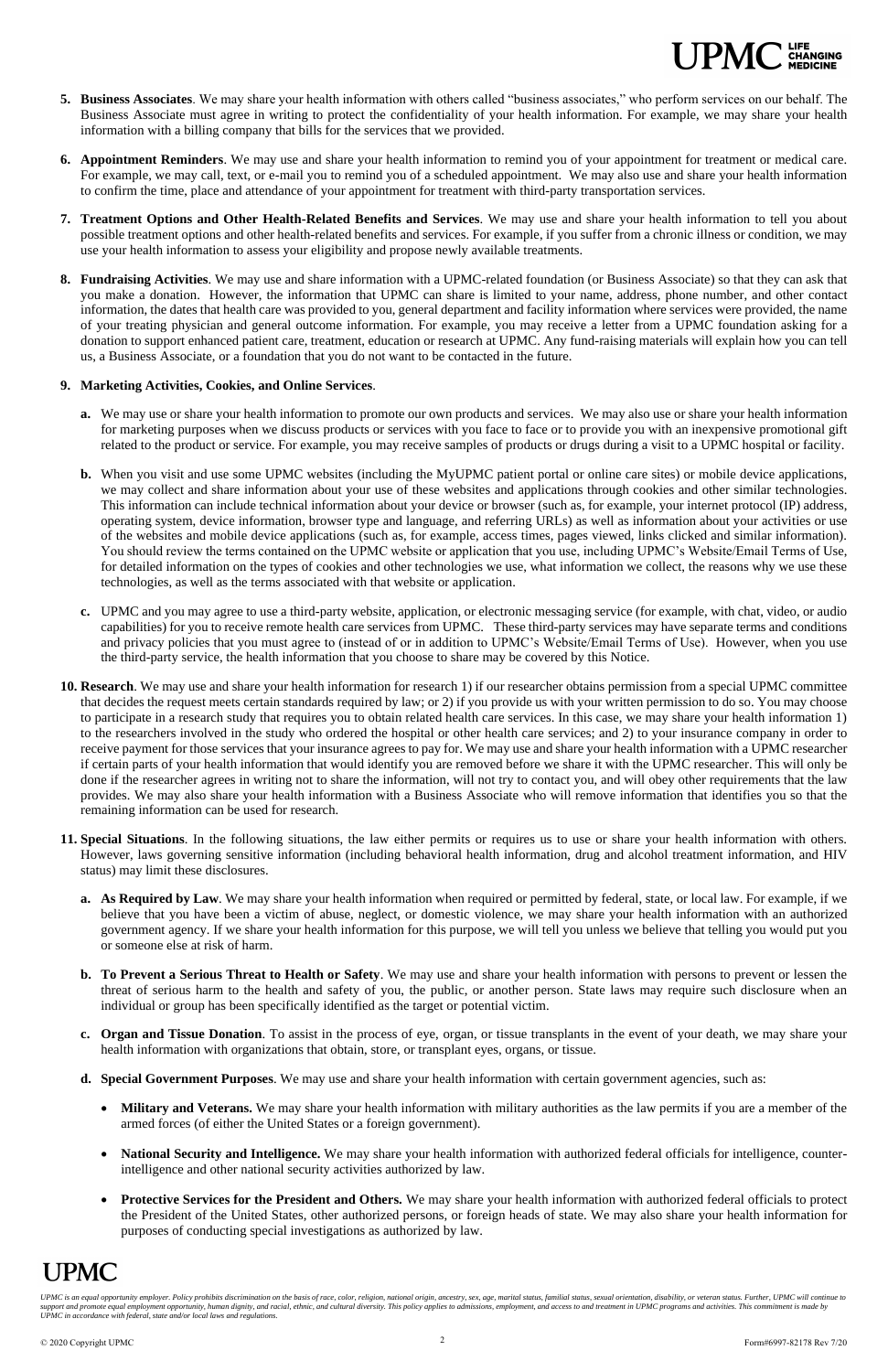UPMC is an equal opportunity employer. Policy prohibits discrimination on the basis of race, color, religion, national origin, ancestry, sex, age, marital status, familial status, sexual orientation, disability, or veteran support and promote equal employment opportunity, human dignity, and racial, ethnic, and cultural diversity. This policy applies to admissions, employment, and access to and treatment in UPMC programs and activities. This *UPMC in accordance with federal, state and/or local laws and regulations.*

- **e. Workers' Compensation**. We may share your health information for Workers' Compensation or similar programs that provide benefits for work-related injuries or illness.
- **f. Public Health**. We may share your health information with public health authorities for public health purposes to prevent or control disease, injury, or disability. This includes, but is not limited to, reporting disease, injury, and important events such as birth or death, and conducting public health monitoring, investigations, or activities. For example, we may share your health information to 1) report child abuse or neglect; 2) collect and report on the quality, safety, and effectiveness of products and activities regulated by the Food and Drug Administration (FDA) (such as drugs and medical equipment, and could include product recalls, repairs, and monitoring); or 3) help contain the spread of a disease.
- **g. Health Oversight**. We may share your health information with a health oversight agency for purposes including 1) monitoring the health care system; 2) determining benefit eligibility for Medicare, Medicaid, and other government benefit programs; and 3) monitoring compliance with government regulations and laws.
- **h. Coroners, Medical Examiners, and Funeral Directors**. We may share your health information with a coroner or medical examiner in order to identify a deceased person, determine the cause of death, or for other reasons allowed by law. We also may share your health information with funeral directors, as necessary, so they can carry out their duties.
- **i. Inmates**. If you are an inmate of a correctional institution or under the custody of a law enforcement official, we may share your health information with the correctional institution or law enforcement official. This would be necessary 1) for the institution to provide you with health care; 2) to protect your health and safety or the health and safety of others; or 3) for the safety and security of the correctional institution and its staff.

## **B. Other Ways We Are Allowed to Use and Provide Your Health Information to Others**

- **1. Right to Ask to See and Request a Copy**. You have the right to ask to see and request a copy of the health information we used to make decisions about your care. This includes your right to request a copy of your electronic medical record in electronic form. Your request must be in writing. You can either visit UPMC.com or call your doctor's office or the place where you were treated to find out how to make a request. If you ask to see or request a copy of your health information, you may have to pay fees as permitted by law. If we are concerned that your request may impact your care, we may tell you that you cannot see nor have a copy of some or all of your health information. If we tell you this, you may ask that someone else at UPMC review this decision. A licensed health care professional chosen by UPMC will review those that can be reviewed. This person will not be the same person who refused your request.
- **2. Right to Ask for a Correction**. If you feel that health information we have about you is incorrect or incomplete, you may ask us to correct the information. You have the right to ask for a correction for as long as the information is kept by or for UPMC. You must put your request in writing and give it to your doctor or the place where you received care. If you do not ask in writing or give your reasons in writing, we may tell **UPMC**
- **1. Hospital Directory**. We may include limited information about you in the hospital directory while you are a patient at a UPMC hospital or other facility. The information may include your name, location in the building, general condition, such as "stable," "serious," "critical," and your religious affiliation. Except for your religious affiliation, the directory information may be released to people who ask for you by name. We may give your religious affiliation to a member of the clergy, such as a priest or rabbi, even if they don't ask for you by name. This helps your family, friends, and clergy who visit you to know how you are doing. You have the right to ask that all or part of your information not be given out. If you do so, we will not be able to tell your family or friends your room number or that you are in the hospital or facility.
- **2. People Involved in Your Care or Payment for Your Care**. We may share your health information with a friend, family member, or another person identified by you who is involved in your medical care or the payment of your medical care. We may share your health information with others if you are present or available before we share your health information with them and you do not object to our sharing your health information with them, or we reasonably believe that you would not object to this. If you are not present and certain circumstances indicate to us that it would be in your best interests to do so, we will share information with a friend or family member, to the extent necessary. This could include sharing information with your family or friend so that they could pick up a prescription or a medical supply. We may tell your family or friends that you are in a UPMC hospital and your general condition. We may share medical information about you with an organization assisting in a disaster relief effort.

#### **3. Permissible Disclosures to Law Enforcement**. We may share your health information with a law enforcement official or authorized individual:

- **a.** In response to a court order, subpoena, warrant, summons or similar process;
- **b.** To identify or locate a suspect, fugitive, material witness, or missing person;
- **c.** About the victim of a crime if, under certain limited circumstances, we are unable to obtain the person's agreement;
- **d.** About a death we believe may be the result of criminal conduct;
- **e.** About criminal conduct at the hospital; or in emergency circumstances to report a crime; the location of the crime or victims; or the identity, description or location of the person who committed the crime.
- **4. Exception to the Above**. If you are a patient in a psychiatric/mental/behavioral health facility or drug and alcohol facility, additional authorization may be required to release your information outside of UPMC. Subject to laws that allow certain minors to consent to medical treatment, this permission must come from your parents or legal guardians.

### **C. Where Written Permission is Required**

Except as stated in Sections A and B, your written permission is required before we can use or share your health information with anyone outside of UPMC. If you give us permission to use or share your health information, you may cancel that permission, in writing, at any time. However, this does not apply to health information that we have already shared with your permission.

### **Your Rights Concerning Your Health Information**

The law gives you the following rights about your health information: